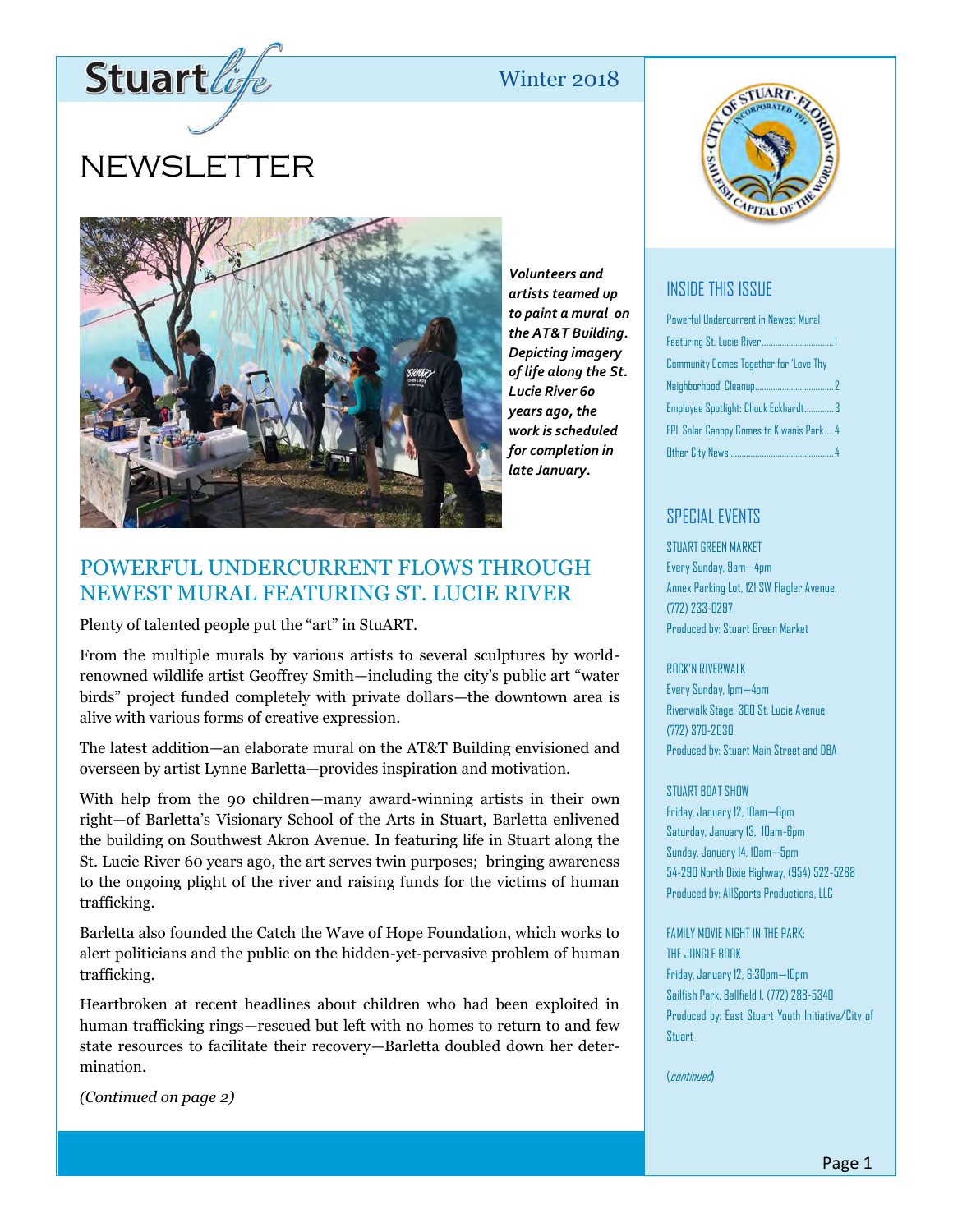### SPECIAL EVENTS CONTINUED

### MARTIN LUTHER KING, JR. CELEBRATION

Monday, January 15, 10am—3pm Parade Route: 10th Street-follow Tarpon to MLK Jr. Blvd To Georgia Avenue. Ends at Memorial Park, (772) 283-6321. Produced by: East Stuart Partnership/ City of Stuart

### SHAPE UP AND WIN 5K

Saturday, January 20, 7:30am—11am Memorial Park Bandshell (Ocean & Georgia), (772) 287-6262. Produced by: First United Methodist Church of Stuart

### SEHS KEY CLUB WINTER CARNIVAL

Saturday, January 20, 12pm—6pm Memorial Park, 300 SE Ocean Blvd, (772) 341-1868 Produced by: South Fork High School Key Club

### PJ'S IN THE PARK

Saturday, January 27, 6am—12pm Flagler Park, 201 SW Flagler Avenue, (772) 426-8174. Produced by: American Cancer Society—Centerstate Bank

### FAMILY MOVIE NIGHT IN THE PARK

Friday, February 9, 6:30pm—10pm Sailfish Park, Ballfield 1, (772) 288-5340 Produced by: East Stuart Youth Initiative/City of Stuart

### ARTSFEST 2018

Saturday, February 10 & 11, 10am – 5pm Memorial Park, 300 SE Ocean Blvd, (772) 287-6676 Produced by: The Arts Council of Martin **County** 

### GILBERT FEST

Saturday, February 17, 12pm – 3pm Riverwalk Stage and Annex Parking Lots, (772) 221-8198 Produced by: Meridian Marina

# NEWEST MURAL (CONTINUED)

She's now raising funds to build a home for victims of human trafficking.

In painting fish in the mural's underwater scenes, the young artists contributing to the effort also earn sponsorships to go toward Catch the Wave of Hope's fund to

*"What a wonderful way for me to debut a different expression of my artistic abilities and support an issue we all know and care about in the St. Lucie River as well as one that's lesser known—the plight of victims of human trafficking. Thanks to Lynne and her talented young artists, word is getting out—and that can lead to lifesaving change." —* Geoffrey Smith, wildlife artist

### *Artist Rendering of Finished Mural*

house human-trafficking victims. So far, they've raised more than \$10,000.

"It's about mobilizing people," says Barletta. "And you know what? Art will do that because it crosses all kinds of boundaries."

Speaking of crossing boundaries, the mural features a painting by Smith, who's know internationally as a sculptor.



# COMMUNITY COMES TOGETHER FOR 'LOVE THY NEIGHBORHOOD' CLEANUP

So, while it might not exactly generate the elation of a Publishers Clearinghouse Award, several Stuart families were still overjoyed to be selected for the unofficial "cleaning house awards" as the city partners with volunteers from area businesses, churches, and nonprofits to help improve local properties.

Scheduled for February 24th, "Love Thy Neighborhood" will unite nearly 200 vol-

unteers who will work from 8 a.m. to noon removing debris, making needed repairs, and improving yard conditions for 15 East Stuart families.

Volunteers will include city officials, Stuart Police, several local businesses, the Habitat Angels, NAACP, Christ Fellowship Church, among several East Stuart churches.

"*We've had a lot of success with programs like this thanks to Habitat for Humanity and others*. *We wanted to help create a multiplying effect and that's exactly what 'Love Thy Neighborhood' will accomplish. The outcome benefits everybody. It's been an inspiring thing to witness*." — David Ross, city manager.

"We have everybody coming out to help," says organizer Thelma Washington, executive director of Gertrude Walden Community Child Care Center in East Stuart.

Identifying homes that "*need help the most*," Washington ensured the free program existed for the benefit of homeowners. When first approached, some homeowners initially expressed resistance and skepticism about the program's true intents, but were ultimately appreciative of the community's desire to help.

Volunteers coming together to lift up neighbors-in-need creates a positive ripple effect, says David Ross, city manager.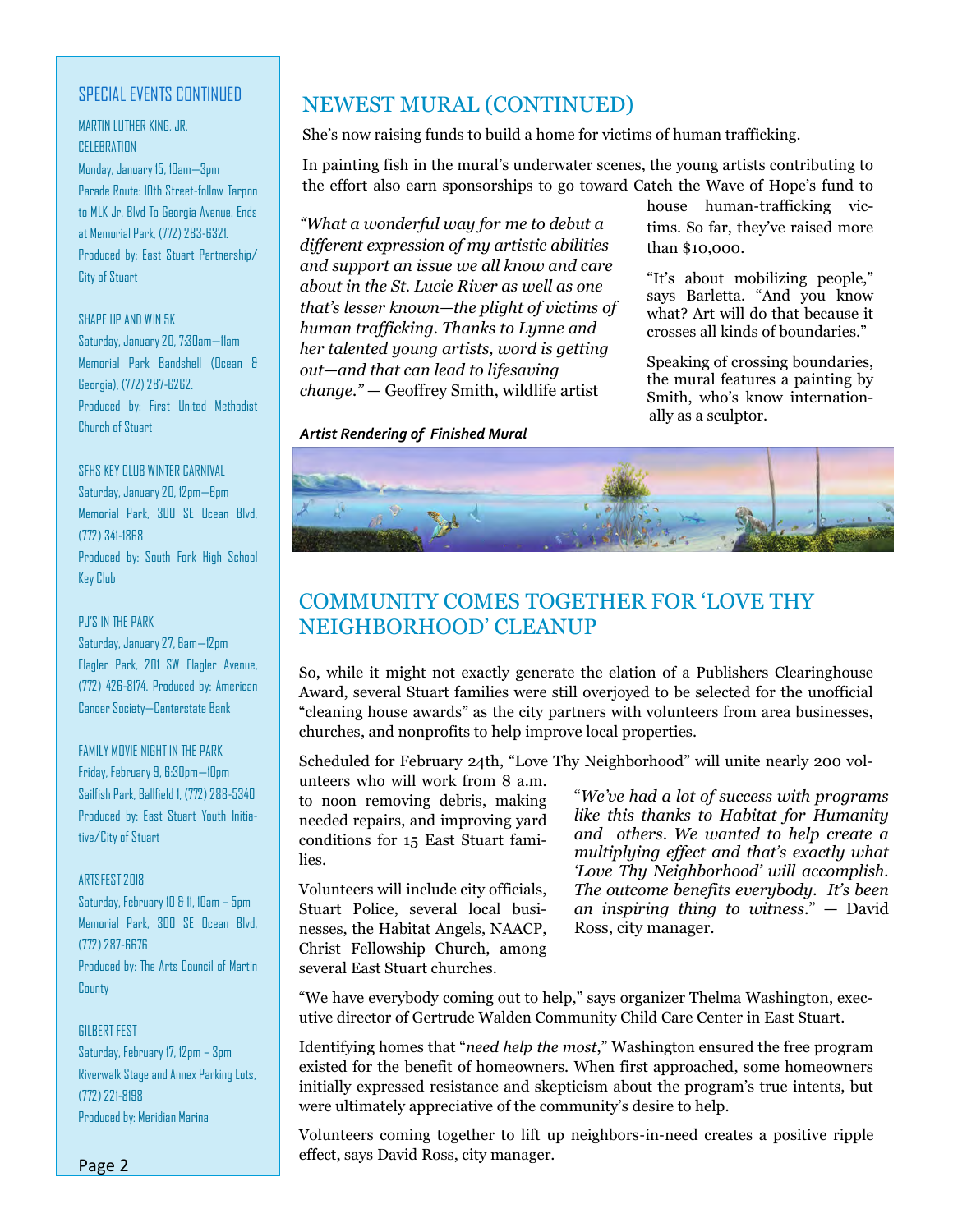# EMPLOYEE SPOTLIGHT: CHUCK ECKHARDT



*Chuck Eckhardt*

The City of Stuart has changed a lot in the last 30 years as Chuck Eckhardt could tell you—he's been here since his birth at Martin Memorial Hospital in 1982.

Having attended Pinewood Elementary, Hidden Oaks Middle, as well as Martin County High, Chuck is also an excellent source for information on how growth in Stuart and in Martin County changed his life and others.

Hired in 2003 at age 21, Chuck began his long tenure with the city working as an assistant for the recreational summer camp program. And in the following year, Chuck was hired on a part-time basis as a recreation program aid.

Outside of his time working for the city,

Chuck has volunteered for the Boy Scouts and as a coach and assistant for various youth sports teams. In 2007, he also collaborated with community leaders to help develop a unique baseball program for children in East Stuart.

The initiative, as Chuck explains, started with 12 kids on one team practicing and playing at Guy Davis field next to the 10th Street Community Center. By 2010, the program had expanded to

"*It's a tough battle to get through to everyone, but if you can change one life, it's all worth it. We wanted to give everyone a chance and show the kids something they didn't have the opportunity to see before*." — Chuck Eckhardt, customer service representative, City of Stuart

include more than 100 children from the community—with multiple teams, age groups, and divisions covered. What started as a small youth program initiative, expanded within a couple of years to include what seemed to those involved like the entire East Stuart community.

When Chuck was off the field, he was making an even greater impact in the city's Community Services Department and in 2011, he was promoted to the position of program leader.

Today, however, you can find Chuck at the city's Utilities Division doing something equally important and rewarding. As a customer service representative, Chuck is responsible with assisting city utility customers with their services. Chuck enjoys and appreciates the difference in work because he is still doing what he does best help people.

While working hard to expand his knowledge and skills in the public works field, Chuck is also hopeful that he will return to coaching youth sports programs in the future. If the last 15 years of Chuck's career are any indicator, the community of Stuart has just as much to look forward to.

### SPECIAL EVENTS CONTINUED

ONE BILLION RISING

Sunday, February 18, 3pm – 5:30pm Gazebo Park, 80 SE Ocean Blvd, (772) 480-8527 Produced by: One Billion Rising of Martin **County** 

### SAILFISH DISTRICT CROSSOVER EVENT Saturday, February 24, 5pm – 7pm Memorial Park, 300 SE Ocean Blvd, (772) 215-0933 Produced by: Sailfish District, Boy Scouts of America

### DOWNTOWN STUART ART FESTIVAL Saturday, February 24 & 25, 10am – 5pm Downtown Stuart, (772) 286-2848 Produced by: Stuart Main Street

#### SAFETY FIRST

Sunday, February 25, 10am – 5pm Memorial Park, 300 SE Ocean Blvd, (561) 222-5645 Produced by: Total LifeSafety Corp.

#### SAILFISH SPRINT 5K/10K

Saturday, March 3, 6:30am – 8:30am Memorial Park Bandshell, 300 SE Ocean Blvd, (772) 288-5389 Produced by: The City of Stuart Community Services Department

#### TREASURE COAST MARATHON

Saturday, March 3 – Sunday, March 4, 6am – 11am Memorial Park, 300 SE Ocean Blvd, (772) 486-3946 Produced by: TC Running

# PANCAKES IN THE PARK

Saturday, March 3, 7am – 11am Kiwanis Park, 451 S Colorado Ave, (772) 286-1616 Produced by: Kiwanis Club of Stuart